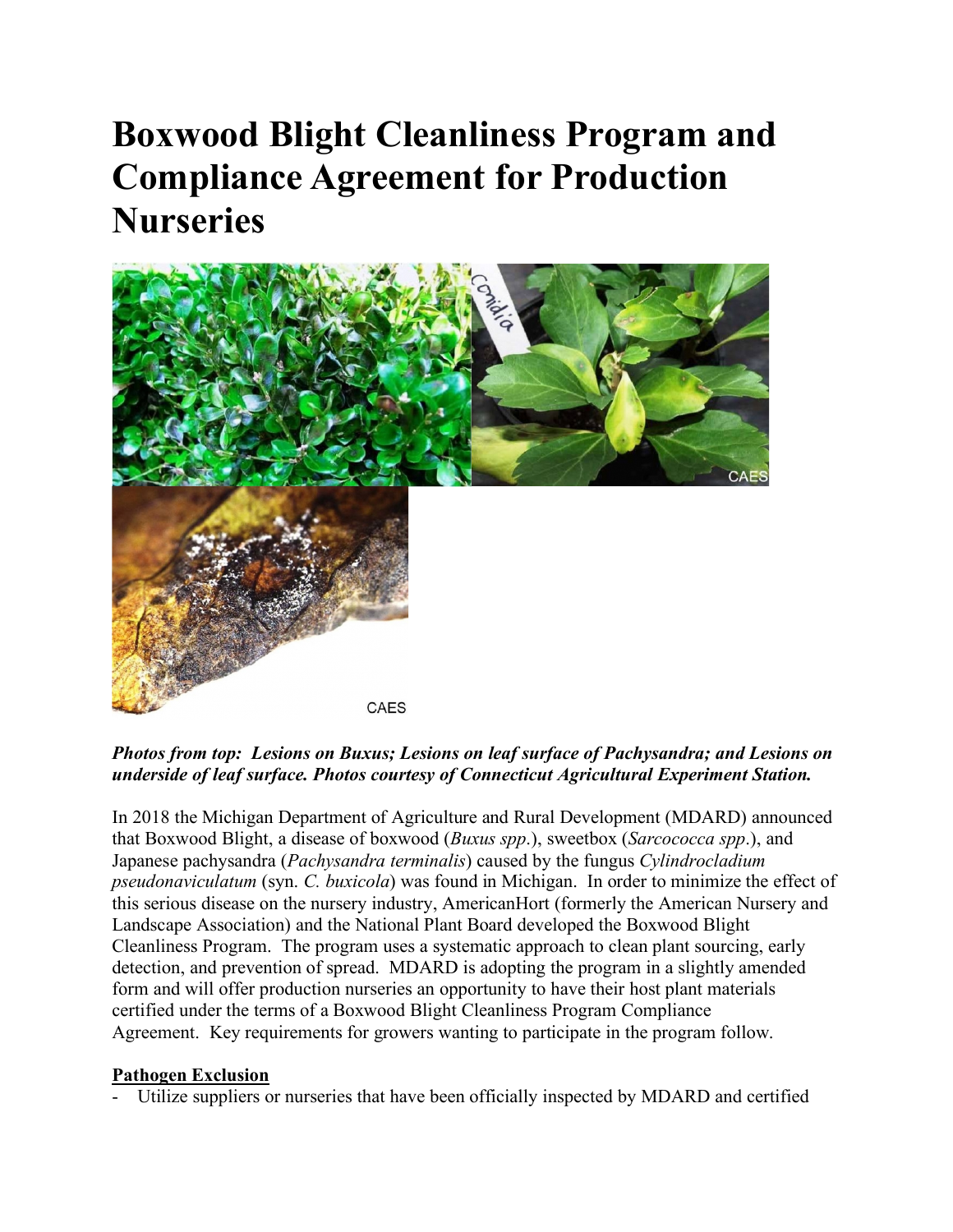free of this disease or that hold a Boxwood Blight Cleanliness Program Compliance Agreement;

inspect incoming host plants (including cuttings) at the time of delivery and contact MDARD if signs or symptoms of the disease are suspected;

isolate by distance or barrier any newly received host plants from existing plants or plants from another source, for at least 30 days;

- avoid applying fungicides that could prevent detection of the disease;

locate plants on a surface that can be cleaned and positioned to prevent water runoff into potting media and host production areas; and

use sanitation measures for vehicles and for host plants being returned to the nursery.

# **Water Management**

- Avoid overhead watering;
- watering in a manner that ensures that leaves are dry before nightfall;
- monitor for host plant debris in water run-off;
- minimize water run-off between production sites; and
- minimize standing water in host plant blocks.

# **Sanitation**

- Inspect host plant production areas regularly for host plant debris;
- remove host plant debris by regular cleaning, and do not add it to compost;
- sanitize tools and equipment between blocks with an effective disinfectant;
- sanitize the production area at the end of each production cycle after first removing all crop debris;
- use new or sanitized pots and flats for production; and
- use new potting media, or sterilize used potting media prior to reuse.

# **Inspection**

- Employ trained personnel to inspect host plants in isolation areas on a weekly basis;
- report plants with signs or symptoms of the disease to MDARD; and

- withhold suspect plants from sale or distribution until MDARD has inspected and certified them.

# **Training of Personnel**

Recognize the basic signs and symptoms of the disease;

use proper sanitation practices to meet the intent of the Compliance Agreement, including worker safety; and

use approved training materials made available by ANLA, National Plant Board, and MDARD websites.

# **Recordkeeping**

Maintain wholesale receiving and shipping documents, including certificates of inspection, for 36 months after the date or receipt or sale, whichever is later (this requirement of Michigan's Act 189 supersedes the ANLA guideline of 12 months); and

- maintain records showing the quantity and source of incoming plants, location of isolation areas, dates of inspection, fungicide applications (for non-isolated materials), and personnel training.